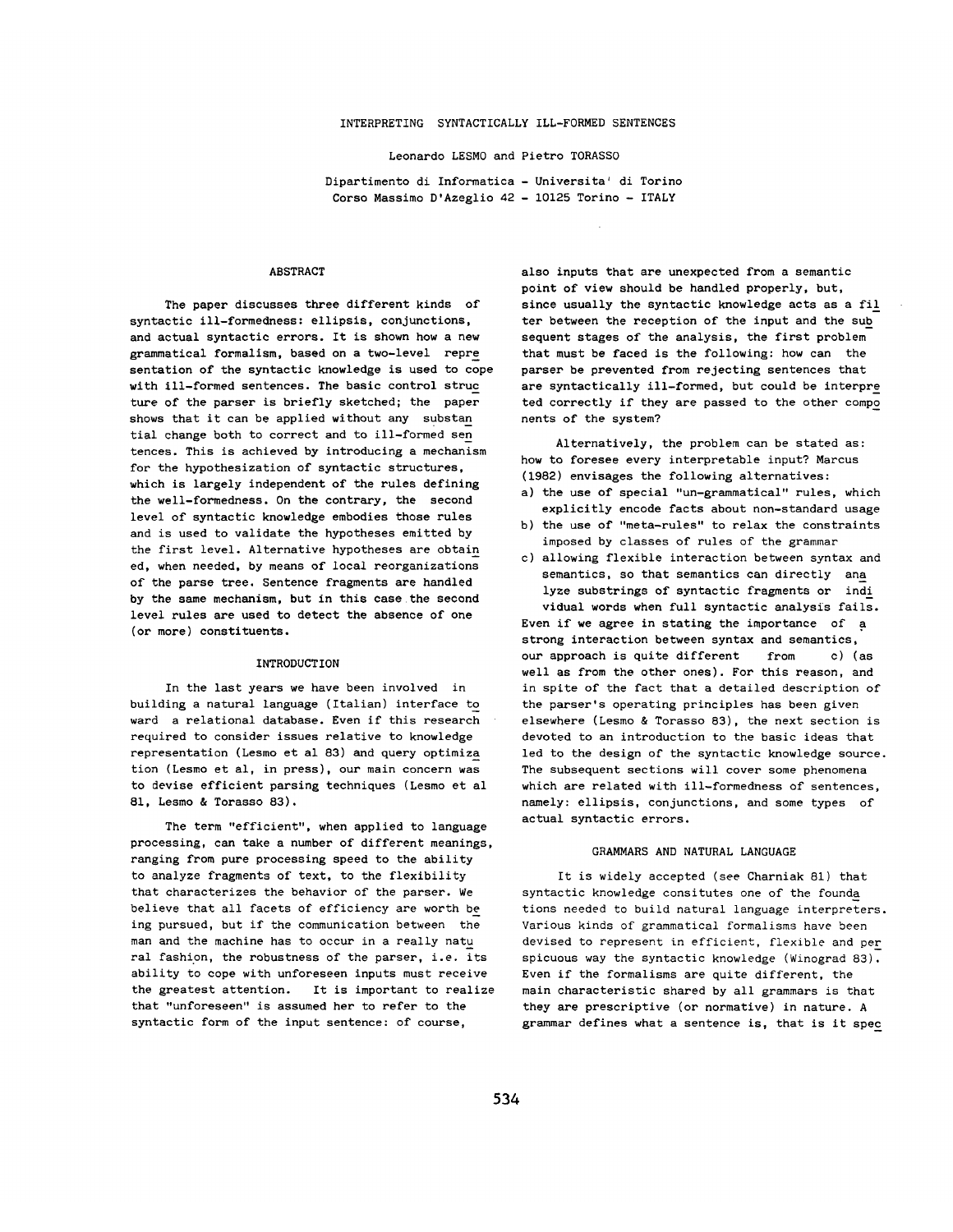what sequences of words are acceptable. This is in sharp contrast with the normal use of language, which has, as its main purpose, the communication of something. Of course all grammars can be (and have been) *augmented* in order to build a representa tion of the meaning of the sentences (i.e. some thing that should be able to carry most of its com municative contents), but a meaning can only be ob tained for correct sentences.

Some efforts have recently been devoted to ex tending the coverage of grammars, in order to deal also with ill-formed sentences (Kwasny & Sondheimer 81, Weischedel & Sondheimer 82, Granger 82). This is usually done by relaxing the constraints imposed by some rules of the grammar, by adding new rules to take care of some kinds of ill-formedness, or by allowing the semantics to intervene when the syn tax is not able to process the input. However, most of these approaches present some problems: either the perspicuousness and the readibility of the gram mar is reduced or the control structure of the ana lyser is made considerably more complex.

The sources of ill-formedness can be grouped in three classes: ellipsis, conjunctions, and syn tactic errors.

In the case of ellipsis, a fragment such as "John" or "probably" can be understood by a human listener without any particular difficulty, provi ded that a particular context is given. On the oth er hand, it is apparent that those fragments are not consistent with the rules defining the wellformed sentences.

Similar problems arise in case the grammar at tempts to cope with conjunctions. In general, ellip sis is meaningful just in case a context external to the expression to analyse is assumed to exist. The situation with conjunctions is rather different: in some sense, the context that must be used to in terpret a conjunct is given by the previous con junet(s), so that it is expressed inside the sen tence that has to be analysed. The difficulty in the analysis of conjunctions depends on the fact that not only the second conjunct is often illformed (if it is considered as a standing-alone sen tence), but it is the particular form of ill-formed hess that provides the analyzer with the piece of information needed to decide what is the syntactic role of that conjunct (or, if we assume that the re sult of the syntactic analysis is represented in form of a tree, to decide where the constituent ex pressed by the conjunct has to be appended in the syntactic tree). For this reason, in the following sentences the second conjuncts have quite different roles:

| John loves Mary and Susy |  |                                  | (1) |
|--------------------------|--|----------------------------------|-----|
|                          |  | John loves Mary and Susy Fred    | (2) |
|                          |  | John loves Mary and hates Violet | (3) |

Thus, as in the case of ellipsis, a syntactic ana lyser designed to handle conjunctions must be able to operate on ill-formed fragments, but with the additional difficulty of modifying the parse tree on the basis of the type of ill-formedness.

The last source of ill-formedness that we will consider are the syntactic errors. Differently from the previous cases, it is almost impossible to list all possible mistakes that a person could make in writing a sentence. Probably, most of them can not be considered as syntactic errors (e.g. misspel ling of words or wrong markers for a given case of a verb), but there are also errors that have purely syntactic grounds. Some noticeable examples are agreement errors, ordering errors and errors in verb tenses. An examples of each of them is report ed below:

John love Mary (4) John is going probably to home (5)

Yesterday I have eaten a good cake (6) Even if a more detailed discussion appears in the fifth section of this paper, it is worth noting here three points:

- most native English speakers will probably never make such errors, but, firstly, they could easily be made by non-native speakers and, secondly, at least the error exemplified in (4) could result from a typing error
- errors of that kind are more frequent in Italian, since it is richly inflectional
- even if the first and third type of errors can be (more or less) easily handled by means of relaxa **tion** techniques (Kwasny & Sondheimer 81), this is not the case for ordering errors; this is due to the fact that the agreement and tense constraints are expressed "explicitly" in the grammar (e.g. by an augmentation), whereas the order is specifi ed implicitly (i.e. rigidly embodied in the gram mar itself).

The analysis of the problems mentioned in this section, together with some other considerations that are not worth being discussed extensively here (regarding, for instance, garden paths) led us to the design of a formalism for representing the syn tactic knowledge that splits it into two levels. The first level contains a set of rules that, in our intention, characterize the meaningful sen fences. It can be questioned whether rules regard ing meaning can be considered as syntactic rules. Our opinion is that the syntactic categories asso ciated with natural language words have a strong semantic bias (see, for a thorough discussion of this thesis (Lyons  $77$ , Chapt.11)). For this reason, we defined a set of node types that have to be used in building the tree representing the syntactic structure of the sentence. These node types (report ed in table l) are associated with the syntactic categories and the topological constraints that gov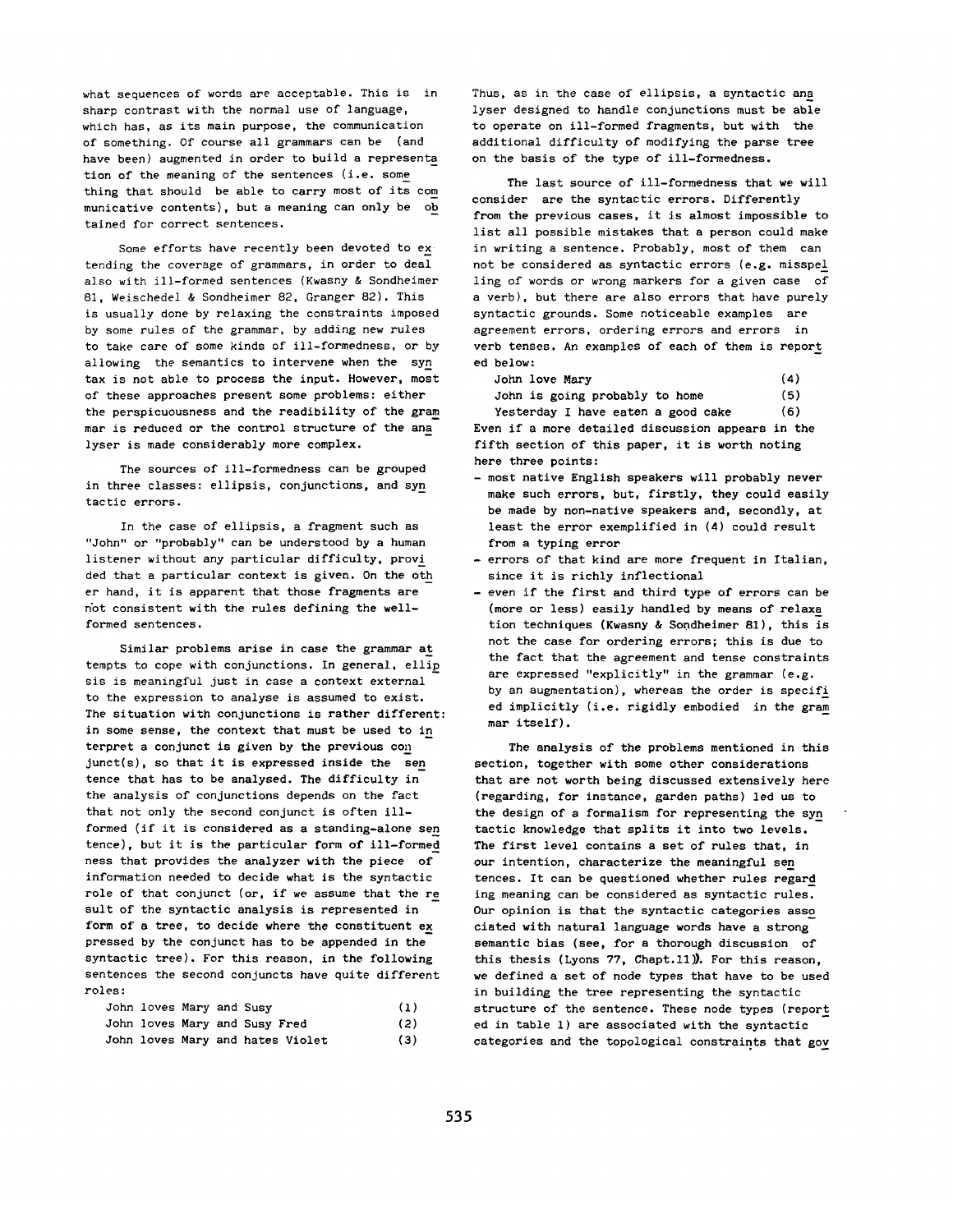| REL  | Relation               | Verbs, copulas                                                     |
|------|------------------------|--------------------------------------------------------------------|
| REF  | Referent               | Nouns, pronouns                                                    |
| CONN | Connector              | Prepositions, conjunctions                                         |
| DET  | Determiner             | Articles<br>demonstrative adjectives,<br>adjectival question words |
| MOD  | Adverbial<br>Modifier  | Adverbs                                                            |
| ADJ  | Adjectival<br>Modifier | Adjectives                                                         |

Table 1 - The node types: The first column contains the name (actual and extended); the secoond one contains the classical syntactic categories associated with the node type

ern the attachment of nodes constitute the basic filter which selects the "meaningful" fragments of sentence. As an example of this kind of constraints, it is unreasonable to assume that an ADJ node can be attached elsewhere than a REF node (with the exception of verbs having a copulative function, e.g. to be, to seem, to taste etc.). For this reason, in dependently of its position in the sentence, we can exclude some kinds of constructs (e.g. ADJ-ADJ attachment) as meaningless.<sup>4</sup> When a rule of the first set is executed it (normally) involves the creation of a new node (possibly more than one) and its attachment to the syntactic tree which was built up to that time.

Because of the limited knowledge used to hypothesize the attachment point, it can often happen that the parser made the wrong choice. Such an error can be detected by using two different knowledge sources: higher-level syntactic constraints and semantics. The first of them contains the rules that define the well-formedness of sentences (in particular gender-number agreements rules and ordering rules) whereas the second knowledge source tells whether an attachment is semantically acceptable (of course, even if a REF-ADJ attachment is consis tent with the topological constraints, not all adjectives can be used to qualify a given noun). The semantic checks are done accessing a semantic net organized in two levels: the first of them (external) concerns the acceptable surface structures (e. g. case frames for verbs), whilst the second one (internal) is concerned with the actual semantics of the domain (e.g. subsetting among classes).

Because of the frequency of this kind of wrong hypo thesization, an effective computational tool must be used to restructure the tree: this tool consists in what we called "natural changes", which are simple pattern-action rules able to move around constituents; their purpose is to provide the parser with an alternative hypothesis when a given one has failed. Whereas the natural changes are triggered the same way both in case the inconsistency is syntactic and semantic, different courses of action take place if the changes cannot produce any accept able alternative hypothesis: if the error is of syn tactic type than the first hypothesis is maintained but a warning message is sent to the user; if the error is semantic, then the current interpretation of the fragment is considered unacceptable and, in case one or more choice points were previously met, the parser backtracks, otherwise the analysis fails. More details about the use of backup, as well as about other topics related with the parsing strategy, can be found in (Lesmo & Torasso 83).

A problem which must be faced when a natural change is stimulated is the choice of the best interpretation. Let us suppose that an agreement between an adjective and a noun is violated. In this case *the* natural change MOVE UP tries to attach the adjective to a REF node which is at a higher level with respect to the REF which the adjective is cur **rently** attached to. The new attachment stimulates the rules of the second set (that is the rules veri **lying** the agreement and the word ordering) and the semantic ones. It is possible that the semantic rules signal that the new attachment is not admissi **ble** from a semantic point of view. At this point, if no alternative attachment is possible, the system has to consider the first interpretation as the best one since it violates only the "weak" syntactic constraints.

## ELLIPSIS

"Ellipsis" is a greek word (elleipsis) roughly corresponding to "lack, omission", that is used, to take a dictionary definition, to stand for "omission of one or more words that can easily be subsumed". Even if all components of the definition are fundamental, we want to stress the presence of the adverb "easily". It is consistent with the observation that, whereas other phenomena occurring in natural language (e.g. garden path) require a conscious effort in the listener, elliptical sentences are understood without any difficulty. On the other hand, most current grammatical formalisms are not able to account for this ease in understand **ing** ellipsis; it must be noted the importance that is often laid on the ability to decide as soon as possible what is the allowable form of a given conz **stituent** (Buchenko et al. 83). This is due to the necessityof triggering in advance a suitable re-

**<sup>4</sup>** it must be noted that the rules embodying these constraints are expressed in procedural form. Even if the lack of a declarative representation makes more difficult the design and the maintenance of the rules, they are made more efficient in terms of execution time by taking into account the con **text** where the word occurs (involving a limited one word lookahead).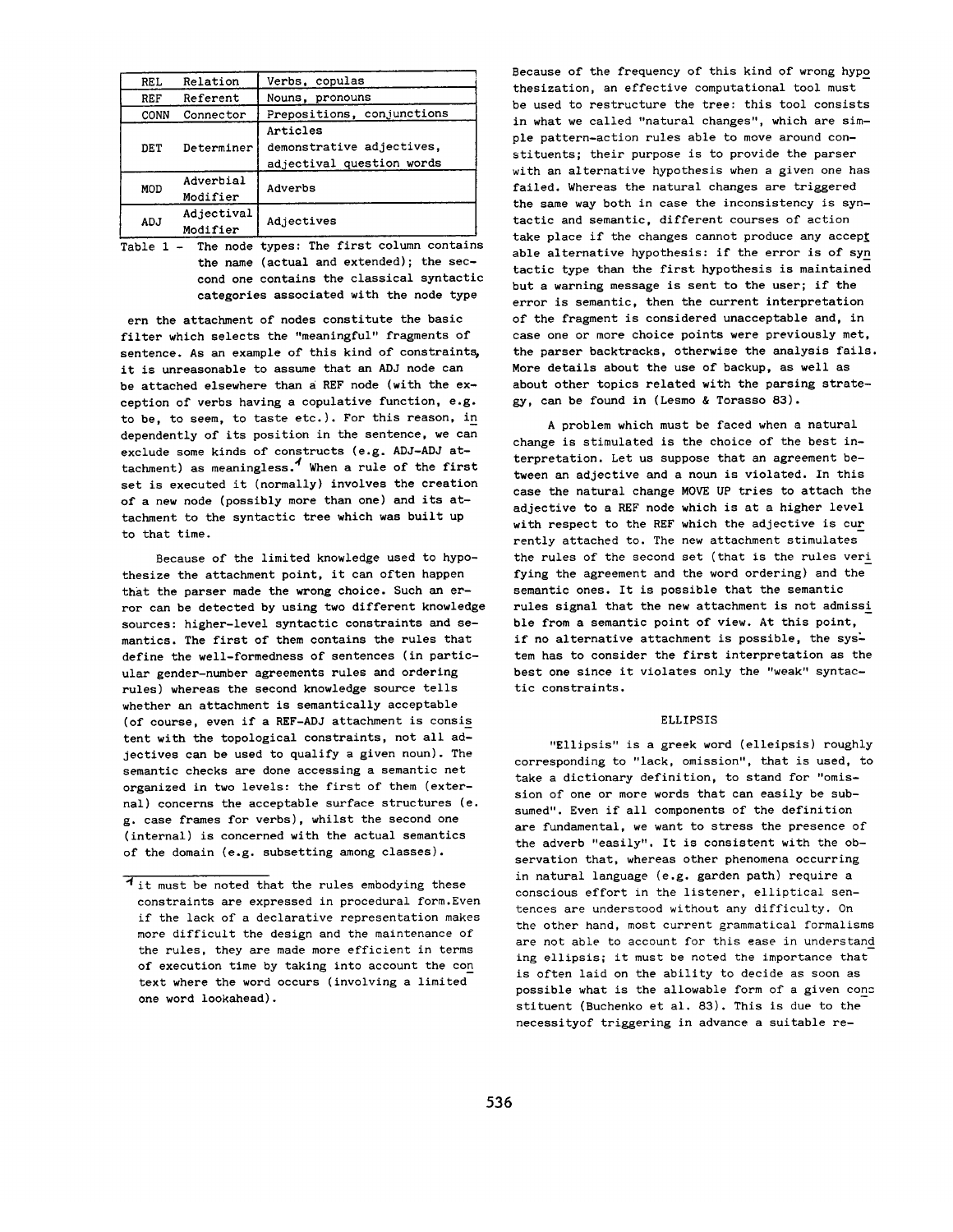stricted set of grammar rules, in our case this is not required: the first-level rules will work the same way independently of the global context where a given word or constituent occurs (this is not true for "local" contexts in the current version of the system: see note i); the consistency with the rules which govern the construction of well-formed sentences will be tested afterwards. This is particularly useful for handling elliptical fragments. Let's see through a pair of examples what is the be haviour of the parser in such sistuations.

Example (i) is reported below: John (i)

The rules associated with the category "noun" (note that the first-level rules are grouped in packets associated with syntactic categories), in case the analysis is at the beginning of the sentence, cause the building of the sentence reported below:



When the end of the sentence in encountered, the structure is recognized as being incomplete and a pattern matching procedure applied to any preceding question can reconstruct its actual meaning. What must be noticed is that the first-level syntactic rules used to analyze the fragment are exactly the same that are used to analyze complete and correct sentences.

### CONJUNCTIONS

The kind of processing that occurs in handling conjunctions requires the introduction of rather different constraints. The first interpretation pro duced for sentences 3) and 4) after the fragment "John loves Mary and Susy" has been analyzed is reported in fig. is. This interpretation is confirmed when the end of sentence 3) is encountered (so that the final structure is the one shown in fig. la). On the contrary, when the name "Fred" is scanned in sentence 4), it cannot be attached to "Susy" (exclu ding the possibility that "Fred" is her family name) and the attempt to move it up to "loves" causes a semantic error (three unmarked case for "love"). At this point another "natural change" is triggered, which handles conjunctions. It tries to move up the "and" node, producing the structure of fig.1b which is accepted as the correct one. Note, however, that this kind of natural change is much more complex than the standard ones. For example, in the reported examples two new nodes have to be built: the emp ty REL node (this is done easily since only two nodes of the same type can be connected via "and")





and the "UNMARKED" connection (for which an explicit request of creation and attachment must be issued).

A final observation regards the fact that the parser assumes that the first acceptable interpretation is the right one. This implies that a sentence of the form (see EX4 in Huang 83, pag.82) "The man with the telescope and the woman with the umbrella kicked the ball" would be interpreted as "The man with the telescope and with the woman with the umbrella kicked the ball", that is not the most natural interpretation for a human listener. However, Italian always expresses explicitly the number of the verb (i.e. plural in this case), so that the Italian translation of the sentence would be analyzed correctly.

### SYNTACTIC *ERRORS*

The system tolerates and possibly recovers the following different kinds of errors:

- lexical errors
- agreement errors
- errors in the ordering of the constituents *- extra* cases

(note that only the second and the third kind of errors are actual syntactic errors).

As regards the errors at the lexical level, they are detected when the morphological analyzer tries to decompose a given word in "root + suffix" form. When no decomposition is posslble or none of the obtained roots occurs in the dictionary, the system asks the user about the possibility that the input word is mispelled. In the affirmative case, the user can retype the word, whereas in the opposite case the system asks the user to provide it with some pieces of information such as the syntac tic category of the word, its normalized form (i.e. its root), the gender, the number, etc.; moreover the system asks what semantic object the word refers to. In this way the analysis of the sentence can go on and possibly an interpretation is constructed. However, it has to be pointed out that the information provided by the user during the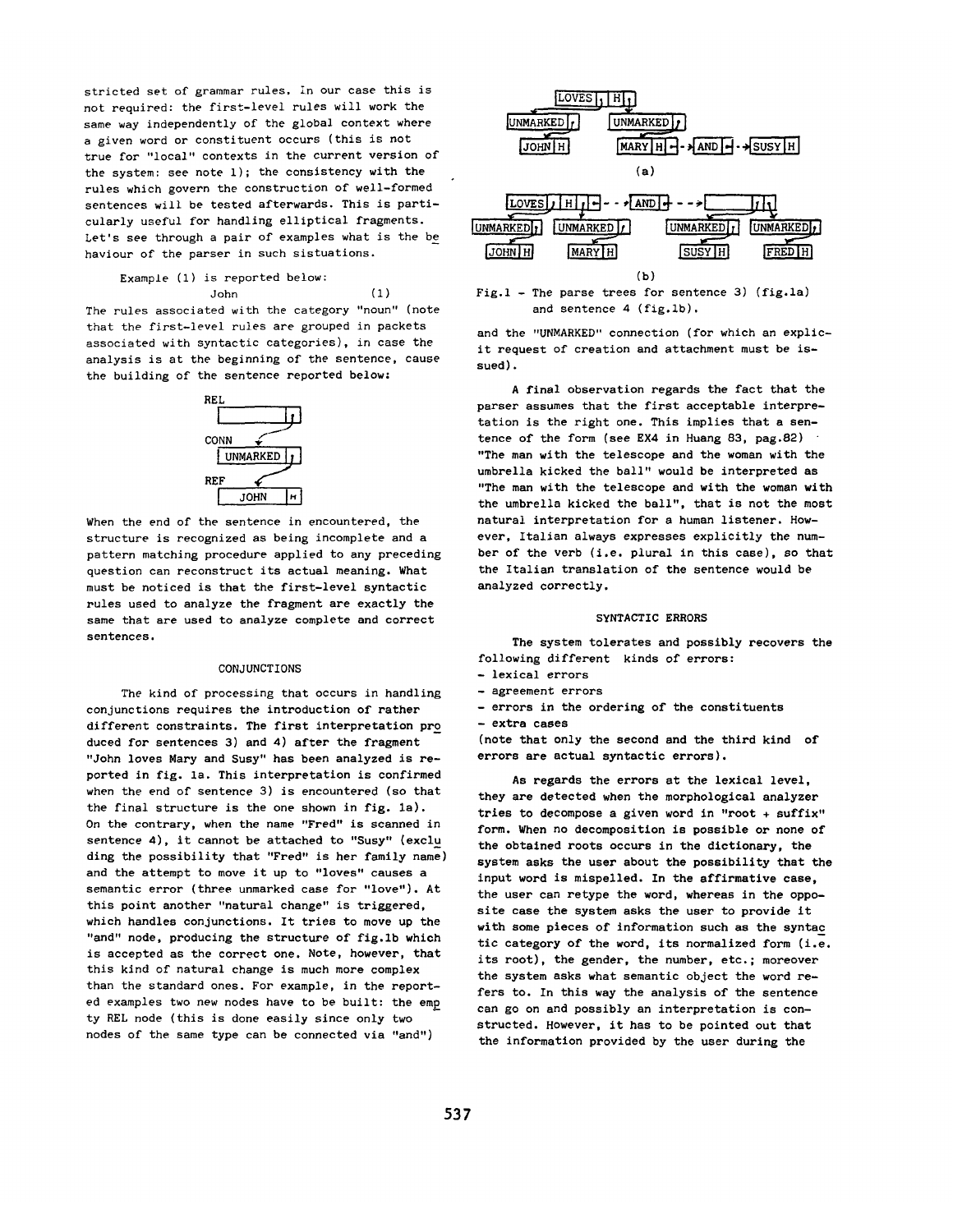analysis of the sentence is not always sufficient for the system to complete the analysis. In fact, the current version of the system has not the capability of restructuring the semantic net dynamically, so that the system can continue the analysis only when the semantic object denoted by the unknown word is already present in the net.

As regards "agreement errors" there is a large variety of error types grouped under this label:

- a) a first kind refers to the agreement in number and gender between the noun and the determiner and between the noun and the adjectives. It is worth noticing that such kind of errors is uncommon in Italian, because the suffixes for male and female and for singular and plural are in many cases quite different.
- b) A slightly more frequent error concerns the agreement in number, gender and person between the subject and the verb. Since in Italian the suffixes indicating the different persons of the verb, its tense and mood are quite different, people whose mother tongue is Italian usually do not make this kind of mistake.
- c) Another kind of agreement refers to the relation ships existing between the moods and the tenses of the verbs occurring in the main sentences and its subordinates. The rules, which are quite com plex since they derive from the "consecutio temporum" of Latin, are often violated so that this kind of error must be tolerate by the system. In this case the procedure which has the task of verifying the agreement emits a warning message when the rules are violated, but, contrarily to cases a) and b), it does not try to restructure the parse tree via "natural changes", since in most cases no alternative interpretation exists.

The framework we have provided is particularly useful for treating errors in the ordering of the constituents, in fact the order is checked only when a given sentence (possibly a subordinate) has been completed. This happens when the REL node that heads the clause (main or subordinate) is closed, that is a punctuation mark is encountered or a new node is attached to a node which is (in the parse tree) at a level higher than the REL currently *ana*lized. Before stimulating the ordering rules, the system checks that the case frame of REL has been correctly filled, that is all the cases attached to REL are compatible with the head and among them. Just in this case a set of rules is activated depending on the sentence type (it is apparent that the constituent order is different in a declarative, interrogative or relative clause). Each rule represents a legitimate ordering of the constituents and the rules are ordered in decreasing degree of acceptability. The rules are matched in turn against the actual case frame of the verb acting as head of the clause under examination; in case no rule

matches, a warning is issued to signal the user that something has gone wrong in the ordering; anyway the interpretation of the clause obtained by ac cessing the semantic net is maintained and the *ana*lysis goes on if the entire sentence has not yet been scanned. A similar (but simpler) processing oc curs for a REF node with respect to the adjectives attached to it.

There are also cases which are more difficult to treat than the ones involving violations in the word ordering. In fact, a sentence like "Ii giornale Io ha comprato Giovanni stamattina" (literally "The newspaper it has bought John this morning") in volves not only word order violations (the syntactic object occurs in the first position in the sentence), but also there is a case denoted by "lo" ("it") which duplicates the object. Such sentences are clearly incorrect from a syntactic point of view as well as, in principle, from a semantic one (wrong case frame), but they are perfectly understandable and quite frequent because they allow one to identify as focus of the utterance the object without passivizing the sentence.

The treatment of such kinds of errors requires only relatively inexpensive modifications to the way the semantic net is accessed. It is worth noticing, in fact, that the syntactic object ("il giornale") is attached to a REL node which is empty when this attachment is performed. The semantic and agreement check procedures are stimulated but are immediately suspended since the REL node is empty. Similarly the pronoun "lo" is attached to the REL and the corresponding check procedures are suspended. When the REL node has been filled with "comprato" the suspended checks are resumed. The semantic procedure is able, by inspecting the semantic net, to state that "giornale" may fill the "object" role so that when the previously suspended semantic check is executed, it concludes that "lo" ("it") cannot be attached to the REL filled with "comprare" ("buy") since the object role has already been filled.

Instead of rejecting the current interpretation by stimulating the natural changes and possibly the backup mechanism, a modification of the par sing strategy consists in attaching a warning to the REF node containing the pronoun "lo" and in going on with the sentence analysis. When the sentence has been completely scanned and, consequently, it is possible to perform a global check on the actual case frame of "comprare", the semantic procedure decides that "lo" is simply a repetition of the object and therefore it may be disregarded. In this way the interpretation of the sentence is possible, but the warning attached to the REF node con taining "io" is output to the user.